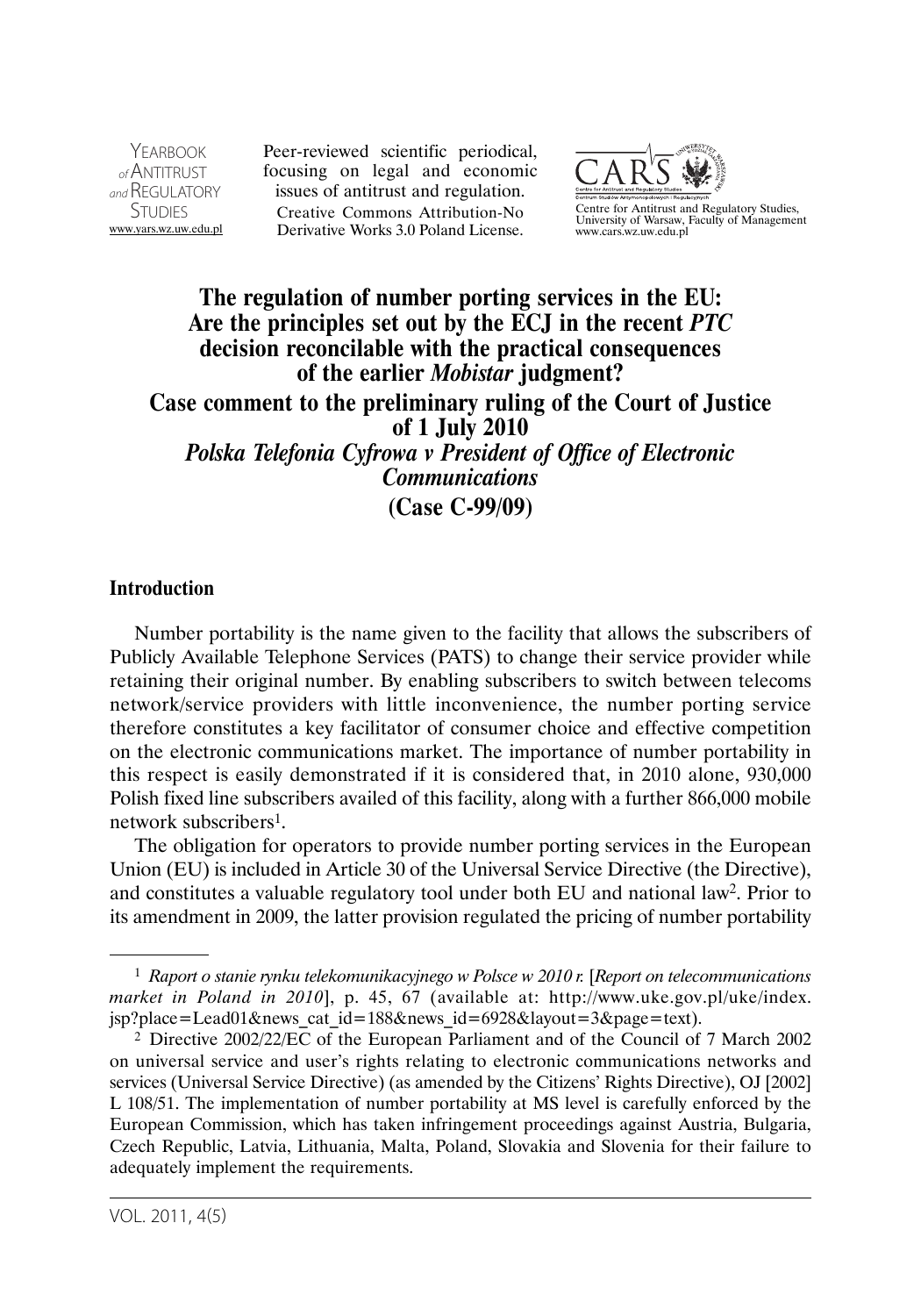in the EU by subjecting any charges levied at wholesale level for the provision of this facility to the principle of cost orientation. It also sought to ensure that customers could not be dissuaded from availing of this service by prohibiting the setting of disproportionate retail prices<sup>3</sup>.

In response to a request submitted by the Polish Supreme Court, the European Court of Justice (ECJ) delivered a preliminary ruling in C-99/09 *PTC* on 1 July 2010 regarding the application of Article 30(2) of the Directive in Poland. In this judgment, the Court clarified that National Regulatory Authorities (NRAs) are required to consider the costs incurred by mobile operators when providing number porting services in order to determine the appropriateness of the direct subscriber charge under Article 30(2). Such retail charges must, however, be set at a level below the costs actually incurred if they are likely to constitute a 'disincentive' to subscribers in accordance with that provision4.

This paper analyses the ECJ's judgment in the *PTC* case in the light of its earlier preliminary ruling in C-438/04 *Mobistar*, which also concerned the costing of number porting services under Article 30(2) of the Directive<sup>5</sup>. The reasoning adopted by the Court in both judgments is appraised separately, while the difficulty in reconciling the practical consequences of the *PTC* ruling with the principles as established in the earlier *Mobistar* decision is also explained. In particular, it is argued that, while the ECJ genuinely sought to accord a literal interpretation to the provisions of Article 30(2) in both decisions, the principles enunciated in the *PTC* ruling, coupled with the application of diverse practices at national level regarding the recovery of number porting costs, raises the undesirable possibility that operators in different Member State (hereafter, MS) may be subject to discordant regulatory principles with respect to the costing of the number porting service.

It is argued that such a scenario risks placing certain telecoms operators at an economic disadvantage *vis-à-vis* those that may, depending on the national regulatory framework in place, be subject to the application of more favourable price control principles when recovering their costs. The importance of ensuring the application of a consistent approach with respect to cost recovery at national level is accentuated by the rate of increase in the uptake of the number porting service on a year to year basis in the EU. In Poland alone, mobile number porting transactions increased by 110%

 $3$  The original wording of Article 30(2) has been slightly changed following the amendment of the 2002 EU Regulatory Framework for Electronic Communications in 2009. The former reference to 'pricing for interconnection" has now been replaced by reference to 'pricing between operators and/or service providers related to the provision of number portability'. This amendment brings greater clarity to the text of Article 30(2) in the light of the ECJ's decision in *Mobistar*, and ensures that the regulatory principle of cost orientation applies to all charges associated with the provision of number porting facility that are levied at wholesale level, and not only those concerning strict traffic related costs.

<sup>4</sup> C-99/09 *Polska Telefonia Cyfrowa sp. z.o.o*. v *Prezes Urzędu Komunikacji Elektronicznej*  (*PTC*).

<sup>5</sup> C-438/04 *Mobistar SA* v *Institut belge des services postaux et de télécommunications (IBPT)*  (*Mobistar*), ECR [2006] I-6675.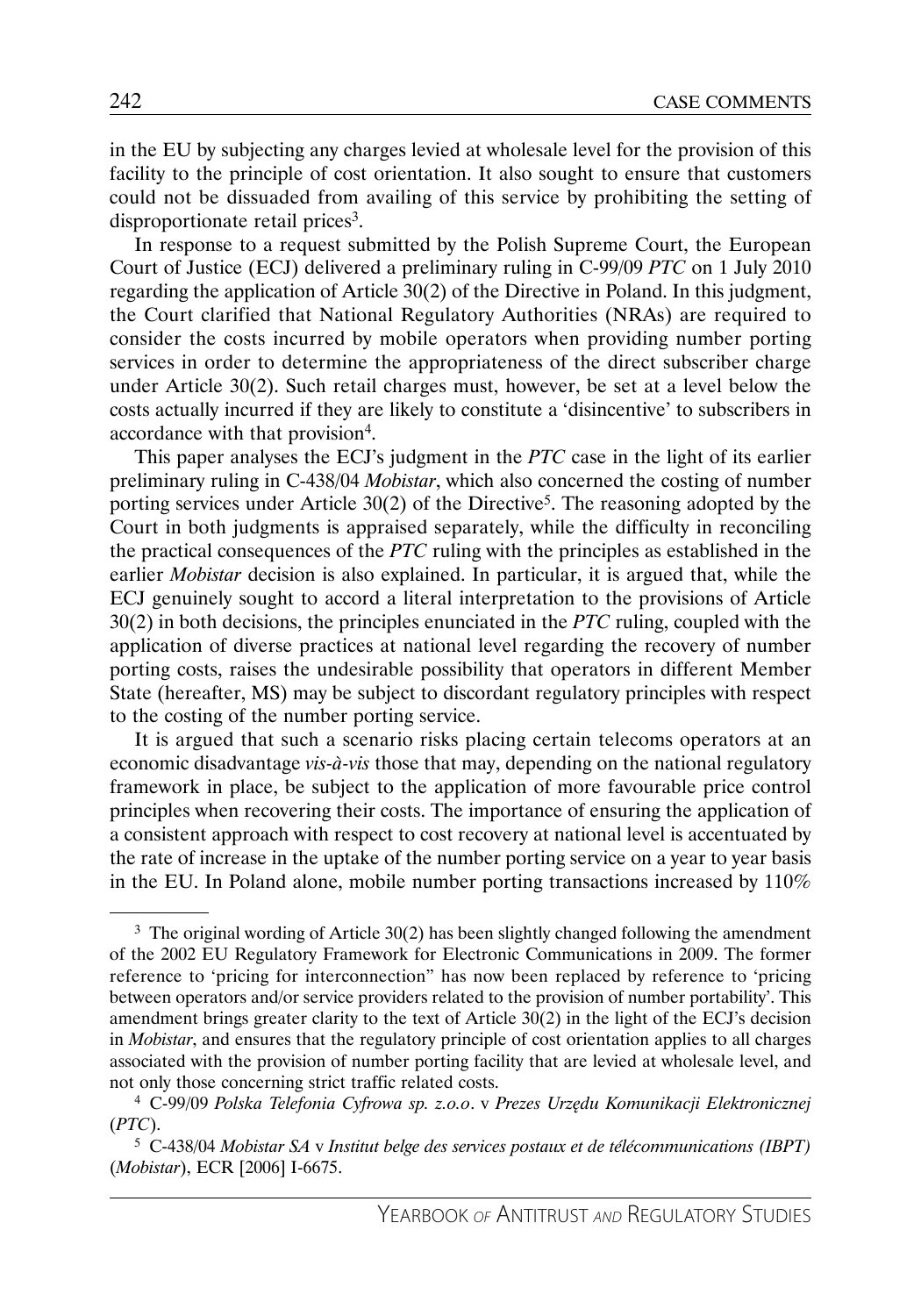from 2009 to 2010, while the percentage increase in fixed number porting transactions during the same period stood at  $62.5\%$ <sup>6</sup>. As the provision of number portability may, in practice, account for a growing part of the expenses incurred by a telecoms operator on a national market, it is therefore important that the costing of this service is subject to the application of congruent regulatory principles in the EU7.

### **The ECJ's decision in PTC**

In 2007, the Polish telecoms regulator, the President of the Office for Electronic Communication (in Polish: *Urząd Komunikacji Elektronicznej*; hereafter, UKE), imposed a fine of PLN 100,000 (approx. EUR 25,000) on the Polish mobile operator Polska Telefonia Cyfrowa (PTC). This fine was imposed on the grounds that the one-off fee of PLN 122 (approx. EUR 30) that PTC had been charging subscribers for the provision of the number porting service during the period from 28 March until 31 May 2006 dissuaded them from availing of this facility, and thus constituted an infringement of Article 71(3) of the Polish Telecommunications Law (the latter provision partially transposes the requirements of Article 30(2) of the Directive into national law)<sup>8</sup>. PTC appealed this decision, arguing that Article 30(2) obliges NRAs to take account of the costs incurred by an operator at wholesale level during the porting process when assessing whether or not its retail charge discourages subscribers from availing of this service.

This dispute was eventually litigated before the Polish Supreme Court which<sup>9</sup>, in December 2009, referred the following question to the ECJ for a preliminary

8 In this respect, the Polish telecoms regulator (UKE) commissioned the undertaking of a consumer survey in 2006 in order to determine how much fixed and mobile customers were prepared to pay for the number porting service. Its results led UKE to the conclusion that the imposition of a one-off retail charge of more than PLN 50 risked dissuading customers from porting their numbers, and thus constituted a breach Article 71(3) of the Polish Telecommunications Law (the latter provision partially transposes the requirements of Article 30(2) into national law). The adequacy of this approach, whereby retail prices are set by the NRA on the basis of a consumer survey, is questionable. For a more insightful discussion on this issue, see: M. Wach, 'Should a fee for mobile phone number portability be determined solely by subscriber preferences? Comments to the judgments of the Court of Competition and Consumers Protection of 8 January 2007 (Ref. No. XVII AmT 29/06) and 6 March 2007 (Ref. No. XVII AmT 33/06) – Portability fee' (2008) 1(1) *YARS* 266–270.

9 Prior to its hearing in the Polish Supreme Court, this case was firstly litigated before the District Court in Warsaw, the decision of which was appealed to the Court of Appeals of Warsaw.

<sup>6</sup> Raport…, p. 44, 67.

 $7$  Wholesale prices for the provision of number porting services across the EU vary to a great extent: from zero charge for porting fixed numbers in Estonia, Germany and Lithuania to EUR 33.9 in the Czech Republic and up to EUR 50 in Slovakia; and from zero charge for mobile porting in seven MS to EUR 20.6 in the Czech Republic and EUR 33.2 in Slovakia. Source: Commission Staff Working Document accompanying the 15th Implementation Report (March 2010), p. 63 (available at: http://ec.europa.eu/information\_society/policy/ecomm/doc/ implementation\_enforcement/annualreports/15threport/15report\_part2.pdf).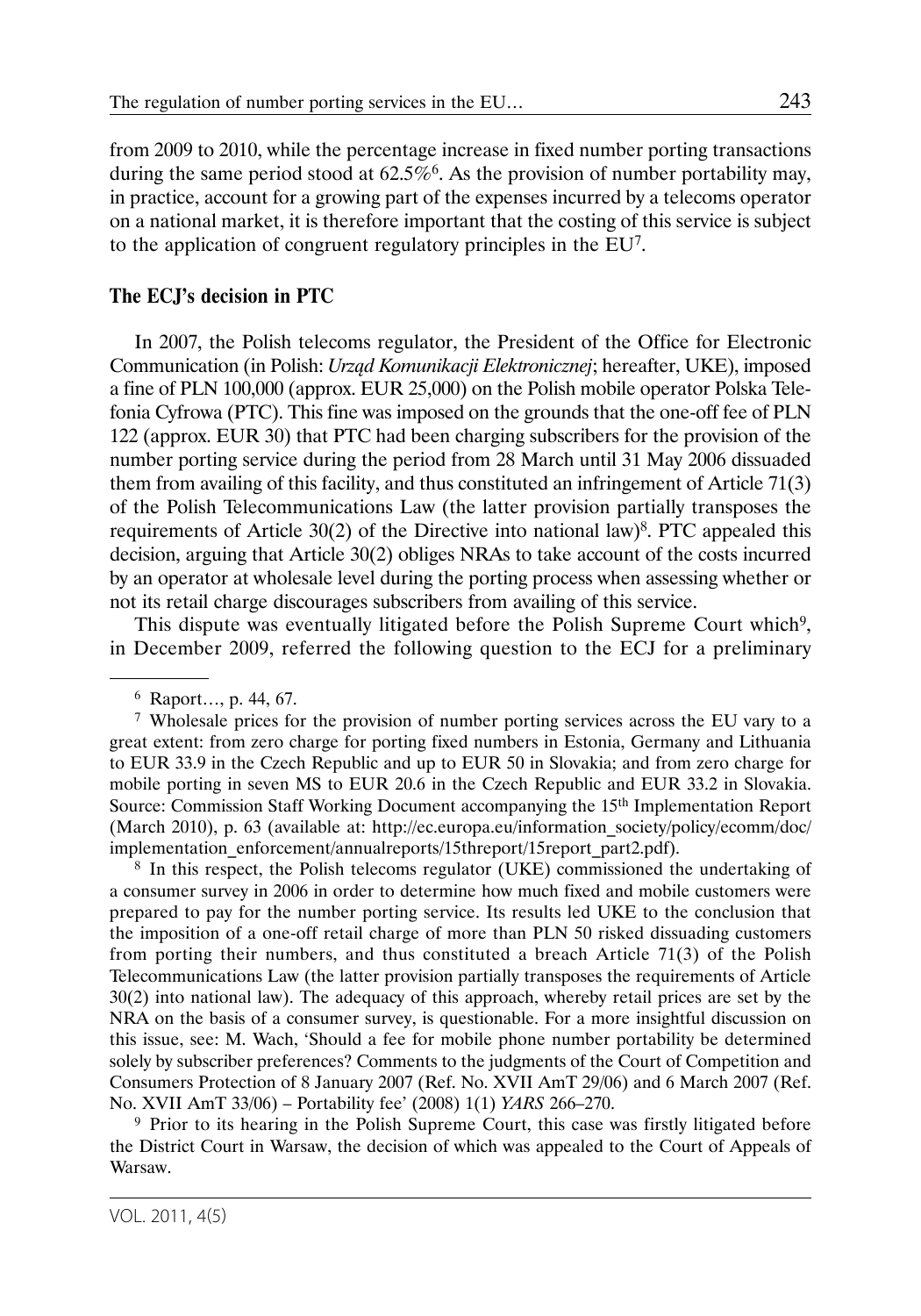ruling under Article 234 of the EU Treaty [currently Article 267 of the Treaty on the Functioning of the European Union (TFEU)]:

'Is Article 30(2) of the (Universal Service Directive) to be interpreted as meaning that the competent (NRA), when ensuring that direct charges to subscribers do not act as a disincentive for the use of the facility of porting numbers, has an obligation to take account of the costs incurred by mobile telephone network operators in providing that facility?'10.

In essence, the ECJ understood the above question as a request for guidance from the Polish Supreme Court concerning the degree to which an NRA is required to consider the actual costs incurred by an operator when seeking to ensure that retail charges do not act as a 'disincentive' to subscribers contrary to Article 30(2) of the Directive<sup>11</sup>.

As noted earlier, Article 30(2) allows for the possibility to regulate the provision of the number porting service at both wholesale and retail levels. While this provision requires that any charges levied at wholesale level are subject to the cost orientation requirement, it does not, however, subject customer number porting charges to a specific price control regime. It is submitted that Article 30(2) therefore facilitates the application of two different, and, in practice, potentially discordant, cost control methodologies. While all charges imposed at wholesale level are subject to the regulatory principle of cost orientation under Article 30(2), the latter provision does not stipulate what price control regime should apply to retail number porting charges. On the contrary, Article 30(2) only sets a relatively subjective benchmark when determining the appropriateness of retail number porting fees; i.e. the notion of a retail charge that acts as a 'disincentive' to consumers, or that dissuades them from availing of the number porting service. This framework thus grants NRAs a measure of discretion when regulating the prices paid by subscribers for number porting services, presumably in the light of the diverse economic, social and cultural circumstances that characterise each national telecoms market.

When seeking to address the question submitted by the Polish Supreme Court, the ECJ, in a judgment of only twenty nine paragraphs, acknowledged that the practical implementation of the number portability facility requires the same three elements as identified by the same Court in its earlier *Mobistar* ruling (discussed below), namely: '(…) the platforms between operators to be compatible, the subscriber's number to be ported from one operator to another and technical operations to allow the forwarding of telephone calls to the ported number'12.

The Court also expressly recognised that an NRA has the task of determining both the costs incurred by the operators when providing number portability, as well as ensuring that the level of the direct charge does not deter subscribers from using

<sup>10</sup> *PTC*, para. 12.

 $11$  Ibid, para. 13.

<sup>12</sup> Ibid, para. 16. In fact, the ECJ in *PTC* quoted verbatim the text of its earlier decision in *Mobistar* in this regard, citing para. 24 of the latter judgment.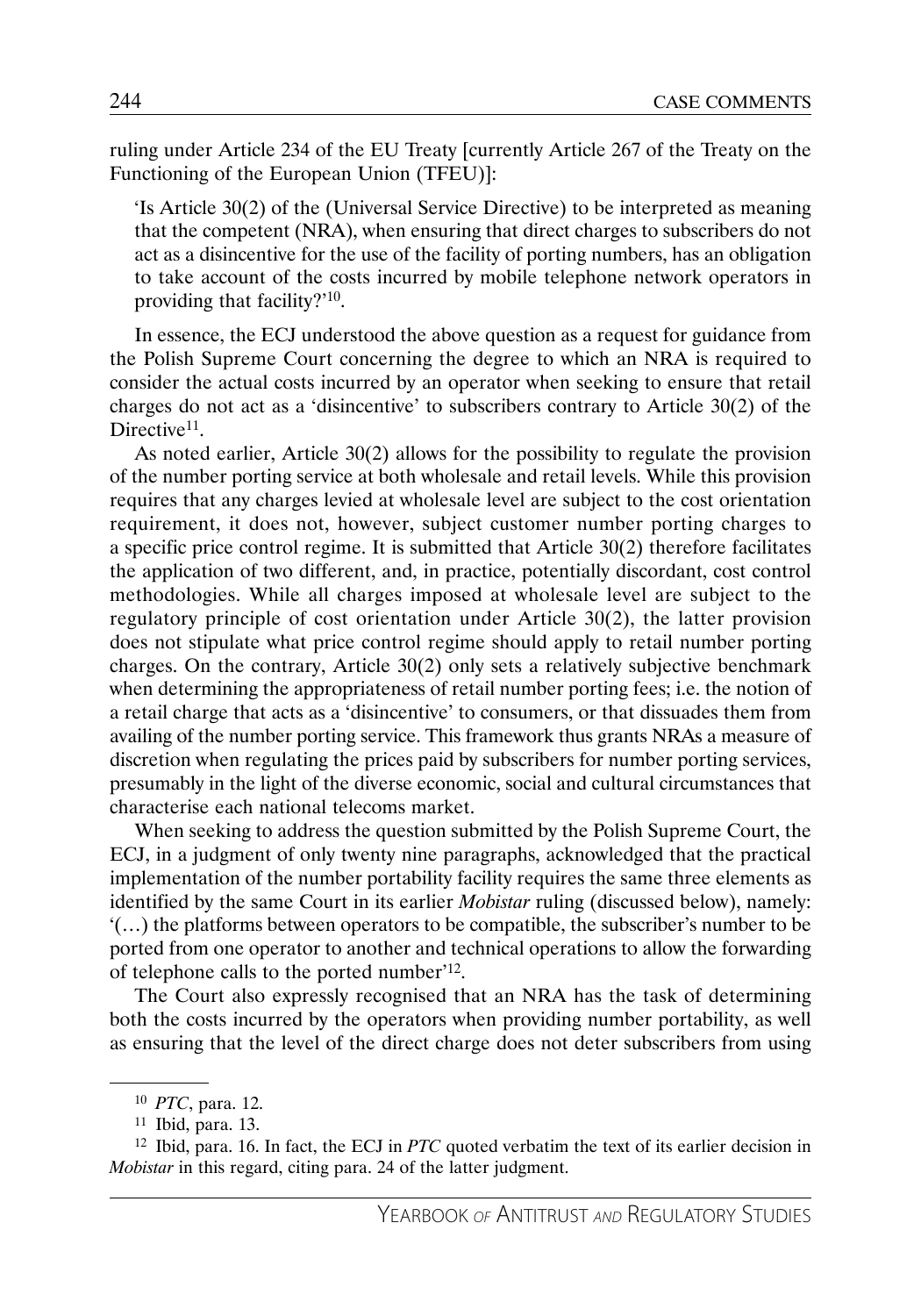this service13. The ECJ went on to state that an NRA must oppose the application of a direct charge which, although in line with these costs, would be likely to constitute a 'disincentive' contrary to Article  $30(2)$  of the Directive<sup>14</sup>. In light of this requirement, the ECJ concluded in *PTC* that an NRA therefore retains the power to fix the maximum amount of any such charge at a level below the costs actually incurred when providing this facility if it considers that a higher charge is likely to dissuade subscribers from availing of the number porting service<sup>15</sup>.

#### **The ECJ's decision in Mobistar**

While also a preliminary reference ruling, the earlier *Mobistar* case differed from *PTC* in that it concerned the setting of number porting charges at wholesale level, while the *Mobistar* decision concerned the setting of consumer charges at retail level. The issue of retail pricing was therefore only indirectly addressed by the ECJ in *Mobistar*, which affirmed that prices should be fixed in such a manner that subscribers are not dissuaded from making use of the number porting facility<sup>16</sup>.

In *Mobistar*, the claimant operator had taken an action at national level alleging that the Belgian NRA (*Institut belge des services postaux et des télécommunications*; hereafter, IBPT, had fixed the so-called 'set-up costs' that the donor operator (the number is ported from its network) could recover from the recipient operator (the number is ported onto its network) during the number porting process at an excessively high level<sup>17</sup>. Importantly, these 'set-up costs' were defined under Belgian national law as '(…) the non-recurrent additional cost[s] generated as a consequence of the porting of one or more mobile numbers, in addition to the costs connected with the transfer of clients without number portability to another mobile operator or service provider or in order to terminate the provision of the service'18.

17 At the time that the request for a preliminary ruling in the *Mobistar* case was submitted to the ECJ, Belgian law stated that the donor operator was entitled to recover certain "*set-up*" costs associated with the number porting process from the recipient operator at wholesale level through the imposition of an inter-operator fee. While the donor operator was prohibited from levying a retail customer for the provision of the number porting service, the recipient operator was entitled to demand the payment of a regulated retail charge (of no more than EUR 15). This legal framework facilitated the recovery of the donor operator's costs at wholesale level, while the recipient operator could seek to recover some (or all) of its costs through the imposition of a regulated customer fee at retail level. See: Decision taken by IBPT according to the Law of 17 January 2003 on the statute of the regulator of the Belgian postal and telecommunications sectors (*Moniteur belge*, 24 January 2003) and of the Royal Decree of 23 September 2002 on portability for end-users of publicly available mobile telecommunications services (*Moniteur belge*, 01 October 2002).

18 Article18 of the Royal Decree of 23 September 2002.

<sup>13</sup> Ibid, para. 25.

<sup>14</sup> Ibid, para. 26.

<sup>15</sup> Ibid, para. 28.

<sup>16</sup> *Mobistar*, para. 26.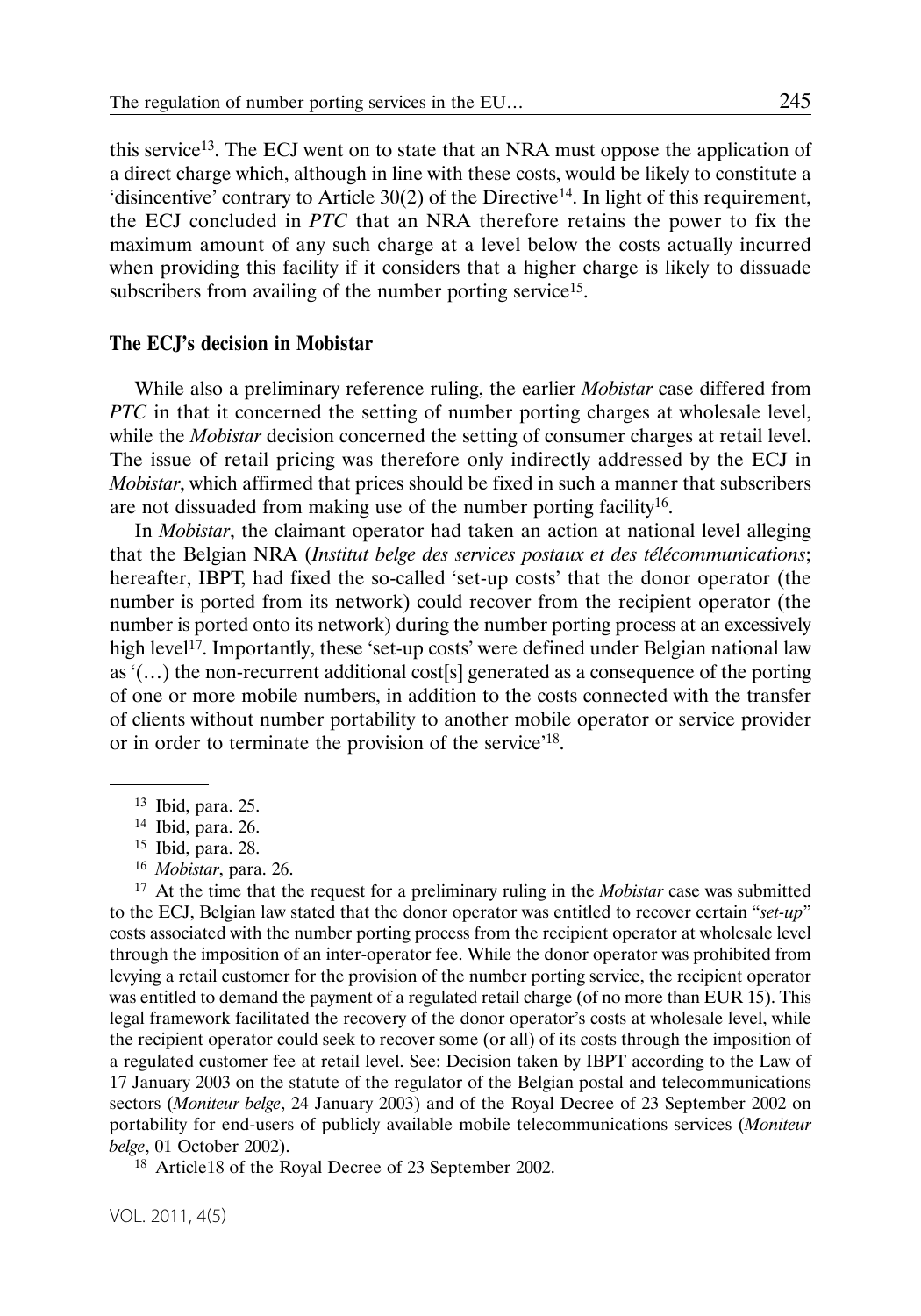According to the IBPT decision that fixed the 'set-up costs' per mobile number successfully ported (the contested IBPT decision), the notion of 'set-up costs' under Belgian law referred only to costs that are incurred by the donor operator<sup>19</sup>.

This dispute was litigated before the Belgian Court of Appeals, which sent the case as a preliminary reference to the ECJ, asking, among other questions, whether:  $'(\ldots)$  Art. 30 (2) of the [Directive] [ $\ldots$ ] refer[s] only to those costs related to traffic to the ported number [i.e. strictly interconnect related costs], or does it also refer to tariffs of costs incurred by operators in executing requests for number porting20'. When seeking to address this question, the ECJ expressly recognised that the actual implementation of the number porting facility by telecoms operators includes the following three elements: 1) the synchronising of platforms between the donor and recipient operators; 2) the actual porting of the subscriber's number from the donor to the recipient network, and; 3) the technical operations necessary to allow the routing of traffic to the ported number<sup>21</sup>. Importantly, the exact same elements were later identified by the ECJ in its *PTC* judgment.

The ECJ also acknowledged in *Mobistar* that the contested 'set-up costs' did not fall within the scope of the checks as expressly set out in Article  $30(2)^{22}$ . It simultaneously concluded, however, that any interpretation of this measure according to which these 'set-up costs' would not be subject to the requirements set out in Article 30(2) would be contrary to the aim and purpose of the Directive, and would thus risk limiting its  $effectiveness<sup>23</sup>$ .

Following from this, the Court recognised in *Mobistar* that the fixing of 'set-up costs' at excessive levels by donor operators, and particularly those already established on the market benefiting from a large client base, may dissuade subscribers from making use of the number porting facility  $24$ . The ECJ concluded, therefore, that wholesale interconnection services related to the provision of number portability as referred to under Article 30(2) included both the traffic costs of numbers ported (strictly interconnect related costs) as well as the so-called 'set-up costs' incurred by an operator when implementing the porting service25.

Notwithstanding the fact that the Court repeatedly stressed the importance of subjecting 'set-up costs' to specific price regulation in the *Mobistar* decision, it chose not to define the scope of such costs. In this respect, it only acknowledged in broad terms that such 'set-up costs': '[…) represent a large part of the costs that may be passed on directly or indirectly by the recipient operator to the subscriber who wishes to make use of the portability facility for his/her mobile number'26.

- <sup>22</sup> *Mobistar*, para. 29.
- <sup>23</sup> *Mobistar*, para. 27.
- <sup>24</sup> *Mobistar*, para. 29.
- <sup>25</sup> *Mobistar*, para. 30.
- <sup>26</sup> *Mobistar*, para. 28.

<sup>19</sup> *Mobistar*, para. 14.

<sup>20</sup> *Mobistar*, para. 19. 21 *Mobistar*, para. 24.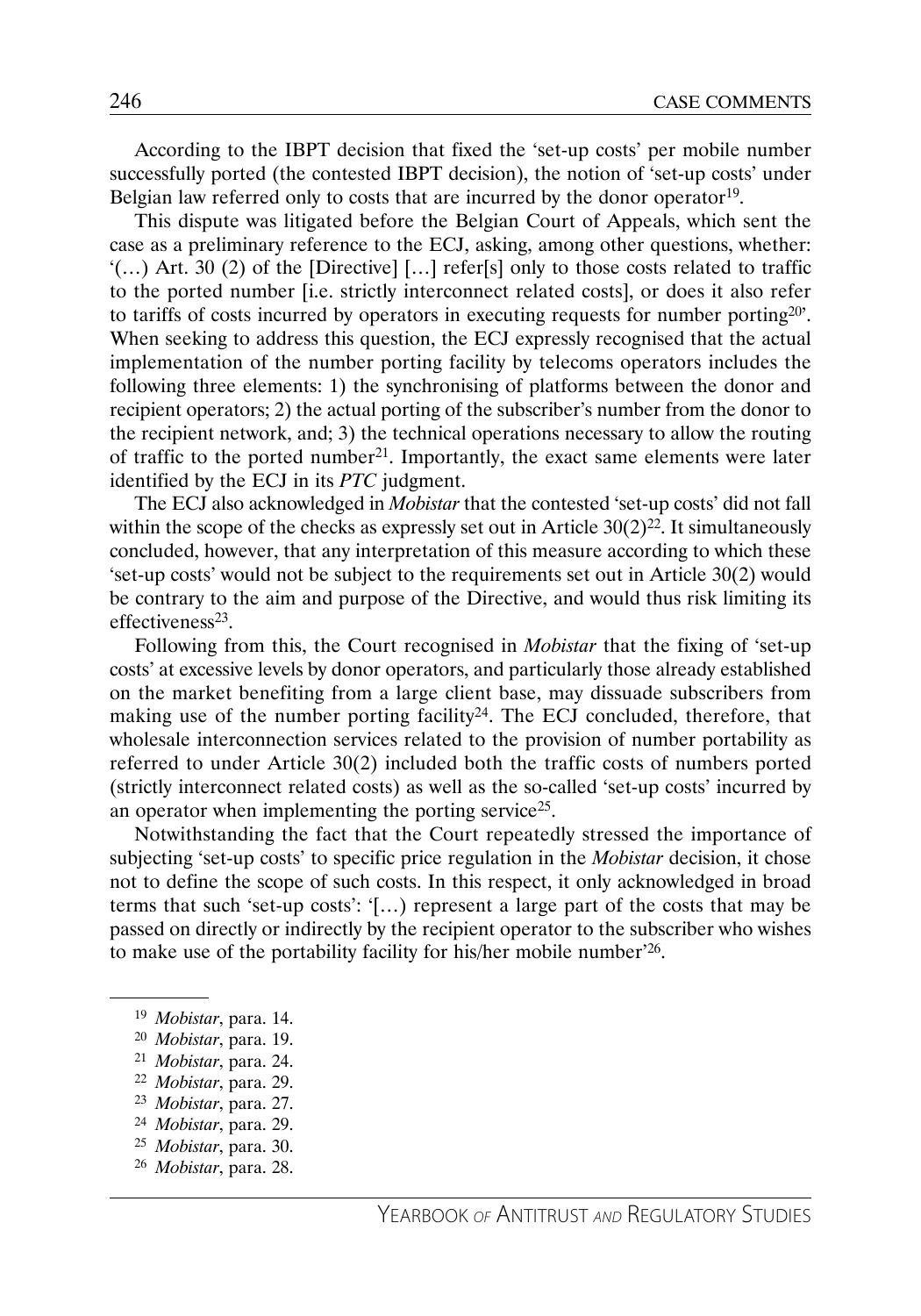#### *(i) The operator costs taken into consideration by the ECJ in PTC and Mobistar:*

The ECJ clearly accords a maximalist interpretation in its *Mobistar* ruling to the requirements of Article 30(2) in order to ensure that all costs levied at wholesale level for the provision of the number porting service are subject to the regulatory principle of cost orientation<sup>27</sup>. It would appear that, by adopting such an approach, the Court is attempting to appropriately address the risk that the setting of excessive wholesale charges could be passed on to subscribers, thus prohibiting or dissuading them from using this important facility. This point is demonstrated by the fact that the ECJ expressly acknowledges in *Mobistar* that the exclusion of the so-called 'set-up costs', as referred to in the judgment, from the scope of Article 30(2), would be: '(...) contrary to the aim and purpose of the Universal Service Directive and might limit its effectiveness from the point of view of the provision of [number] portability'28.

While the ECJ chose not to define the exact scope of such 'set-up costs' in the *Mobistar* judgment, it is nonetheless clear that the Court also sought to attach an expansive interpretation to this notion. This point is illustrated if we consider the wide interpretation accorded by the ECJ to the preliminary reference question submitted by the Belgian Court of Appeal. While the latter Court specifically asked whether or not Article 30(2) refers only to costs related to traffic to the ported number, or whether it also refers to the '(…) tariffs of costs incurred by operators in executing requests for number porting  $(...)^{29}$ ; the ECJ chose to interpret this question as asking simply if: '(…) pricing for interconnection related to the provision of number portability, as referred to in Article 30(2) of the Universal Service Directive, concerns the set-up costs in addition to the traffic costs'30.

It is therefore submitted that, owing to the manner in which it chose to interpret the Belgian Court's reference question in *Mobistar*, the ECJ seems to have understood the notion of 'set-up costs' to be synonymous with the tariffs of all costs incurred by operators at wholesale level when executing a number porting request, other than the traffic costs of numbers ported (or strictly interconnection related traffic costs). It thus becomes clear that the costs associated with two of the three elements identified in *Mobistar* as prerequisite to the practical implementation of the number porting facility therefore automatically fall within the scope of the definition of 'set-up costs' as also identified in that ruling. In accordance with the Court's rationale in this respect, the costs associated with: 1) the synchronisation of the platforms between the donor and

<sup>27</sup> The *maximalist* approach adopted in *Mobistar* is inadvertently acknowledged by the ECJ when it expressly recognises that 'set-up costs' do not fall within the scope of the checks laid down in Article 30(2). See para. 29 of the judgment.

<sup>28</sup> *Mobistar*, para. 27.

<sup>29</sup> *Mobistar*, para. 19.

<sup>30</sup> *Mobistar*, para. 20.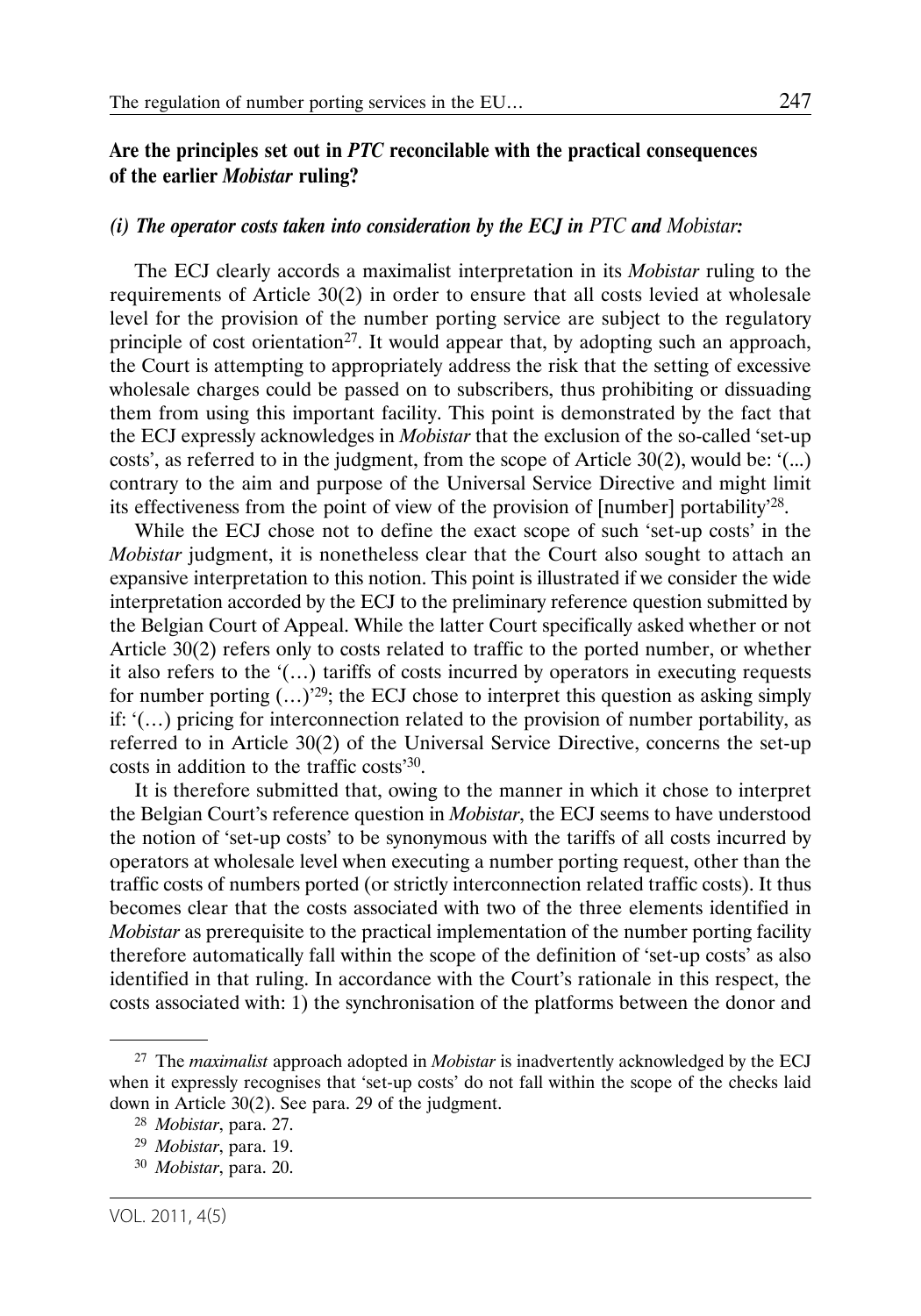recipient operators, and 2) the actual porting of the subscriber's number from the donor to the recipient network clearly constitute all of the costs that are borne by an operator at wholesale level when executing a number porting request, in addition to the traffic related or *per se* interconnection costs<sup>31</sup>.

Notwithstanding the above, it is also submitted that the costs associated with the aforementioned two elements may actually qualify as 'set-up costs' under the loose definition attributed by the Court in *Mobistar* to this notion. The costs associated with; 1) the synchronisation of the donor and recipient operators' platforms, and 2) the actual porting of the subscriber number from one network to another, constitute a large part of the expenses that will either be incurred by, or passed on to, the recipient operator, and that will, either directly or indirectly, be passed on by the latter operator to the subscriber at retail level<sup>32</sup>.

In this regard, the recipient operator will be required to incur certain technical costs when synchronising its platform with that of the donor operator in order to facilitate the number porting process (No. 1) above) and, depending on the practice in place in a particular MS, may also be required to cover the costs incurred by the donor operator under (No. 2) above through the payment of an inter-operator fee at wholesale level (as appears to have been the case under Belgian law prior to the *Mobistar* dispute). In either case, and depending on the legal framework in place at national level, the recipient operator may be able to recover both sets of costs (the costs borne directly by this operator as well as the costs billed by the donor operator at wholesale level) through the imposition of a subscriber fee for the number porting service (direct recovery). Alternatively, the recipient operator may chose to recover these costs by, for example, implementing a slight but proportionate increase to the prices charged to subscribers for the provision of other electronic communications services (indirect recovery)<sup>33</sup>.

Likewise, and in accordance with the explanation of 'set-up costs' found in the contested IBPT decision, the costs incurred with respect to both of these activities may also be incurred, in part or in whole, by the donor operator as a result of the porting of a subscriber number. In particular, the donor operator will incur the same network synchronisation costs as the recipient operator under No. 1) above. Moreover, it will also incur costs associated with the actual porting of the number from its network to

 $31$  It is possible that the ECJ intended that the costs incurred when providing the third prerequisite element in the number porting process (3) the technical operations necessary to allow the routing of traffic to the ported number latter costs) be understood as synonymous to such traffic related or *per se* interconnection costs.

<sup>32</sup> The Court underlines at par. 28 of *Mobistar* that such 'set-up costs' refer exclusively to: '(…) a large part of the costs that may be passed on directly or indirectly by the recipient operator to the subscriber who wishes to make use of the portability facility for his/her mobile number'.

<sup>&</sup>lt;sup>33</sup> The indirect recovery of costs in this manner is, however, difficult to implement on a competitive market, and undertakings may risk losing market share by unilaterally raising prices for other services in order to recover costs borne in the number porting process.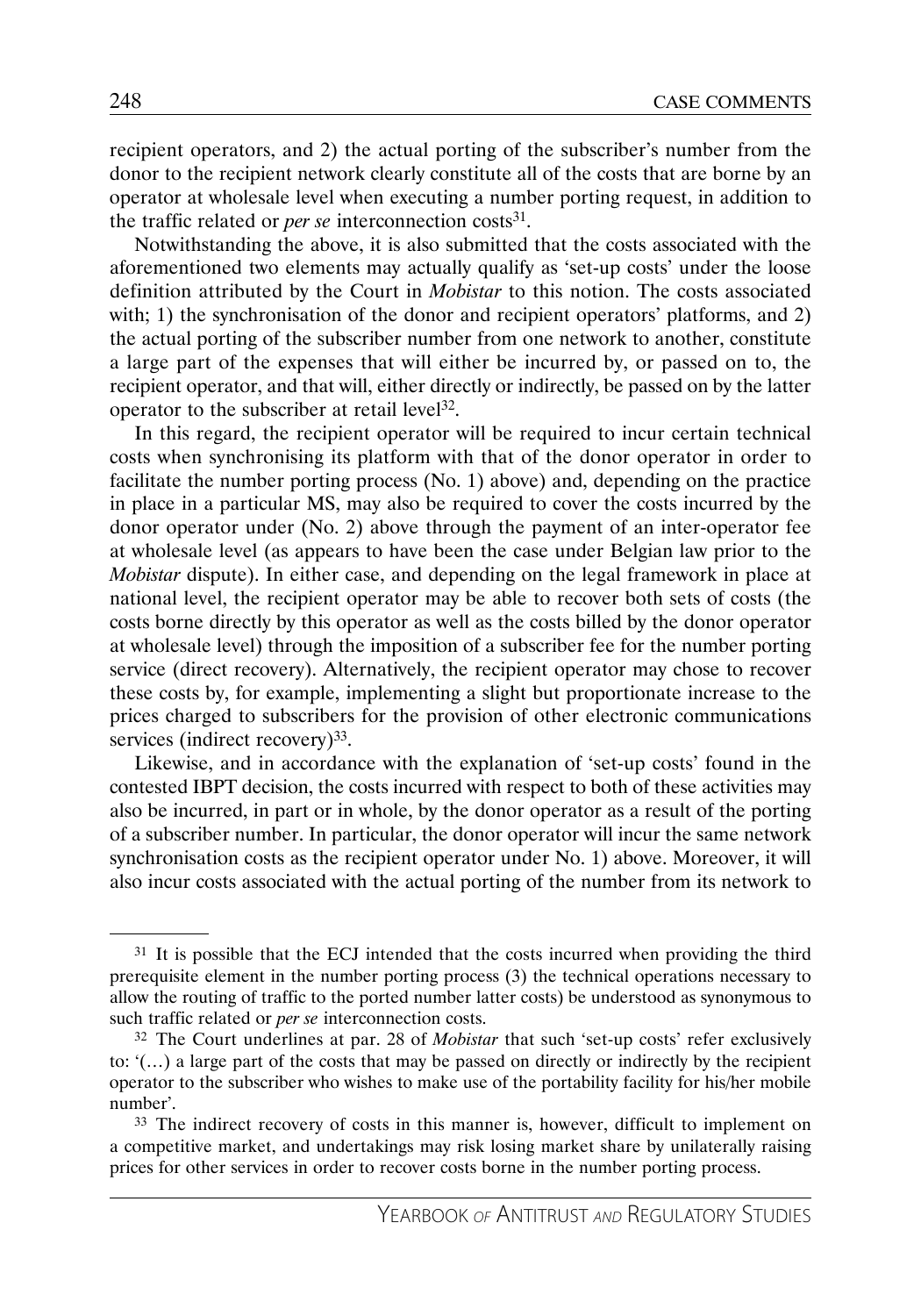the network of the recipient operator such as, for instance, technical costs, consumer service costs etc. (No. 2) above).

It is also possible that the third practical element identified by the ECJ in *Mobistar* regarding the implementation of the number porting process (No. 3) above; the technical operations necessary to allow the routing of traffic to the ported number) may fall within either the scope of the definition of the 'set-up costs' as established by the Court in that judgment, or within the definition as established by the Belgian NRA in the contested *IBPT* decision. This issue will ultimately depend on the technical solution adopted at national level to facilitate the routing of calls to a ported number.

In the case that the atypical 'onward routing' solution is applied in this respect, the donor operator may incur extra traffic related costs as a result of the porting of a subscriber number which it will charge to the recipient operator in the form of a so-called 'donor conveyance charge'34. Such a 'donor conveyance charge' constitutes a typical and recurrent traffic or *per se* interconnection cost that is paid by the recipient operator each time a call is terminated at a ported number. It therefore differs from the Court's definition of a 'set-up cost' in *Mobistar* by virtue of the fact that it will not usually be passed on by the latter operator to the subscriber that has ported his/her number<sup>35</sup>. Notwithstanding this, the 'donor conveyance charge' constitutes a cost that is incurred, in whole, by the donor operator as a result of the porting of a subscriber number. For this reason, it may actually qualify as a 'set-up cost' under the ambiguous definition of this notion referred to in the contested *IBPT* decision.

However, in the case that the more common 'direct routing' solution is applied to facilitate the number porting process, both the donor and recipient operators will be required to incur certain costs associated with the establishment and maintenance of a central database containing data on the network to which the number has been ported. As in the case of elements No. 1) and 2) above, and in conformity with the

<sup>35</sup> The 'donor conveyance charge', as a typical interconnection related cost, may only be passed on directly by the recipient operator to its subscriber under the 'bill and keep' pricing system. Under the more usual 'calling party pays" arrangement, such a charge would be included in the termination rate set for the termination of an off-net call, and would, therefore, ultimately be borne by the subscriber of the network operator originating such a call.

<sup>&</sup>lt;sup>34</sup> A call may be directed to a number ported onto a recipient operator's network by either of the following two means: (1.) direct routing (which may be realised by means of an 'all-call query' or 'query on release' system) and, (2.) onward routing. In the former case, the network operator originating the call first queries the location of the number called with the donor operator, or in a central database, before routing the call directly to the network to which the number has been ported. Under the direct routing system, the operator originating a call pays the recipient operator for terminating this call in accordance with the binding termination rates as set out under a standard interconnect agreement. In the case of onward routing, however, the call is automatically directed to the network of the donor operator, from where it is then forwarded to the recipient operator's network. While the recipient operator receives the termination charge for terminating the call, it is nonetheless required to reimburse the donor operator for the cost of routing the call to the ported number. This fee, known as the 'donor conveyance charge', covers the switching, engineering and transmission costs incurred by the donor operator in conveying the call to the recipient operator's network.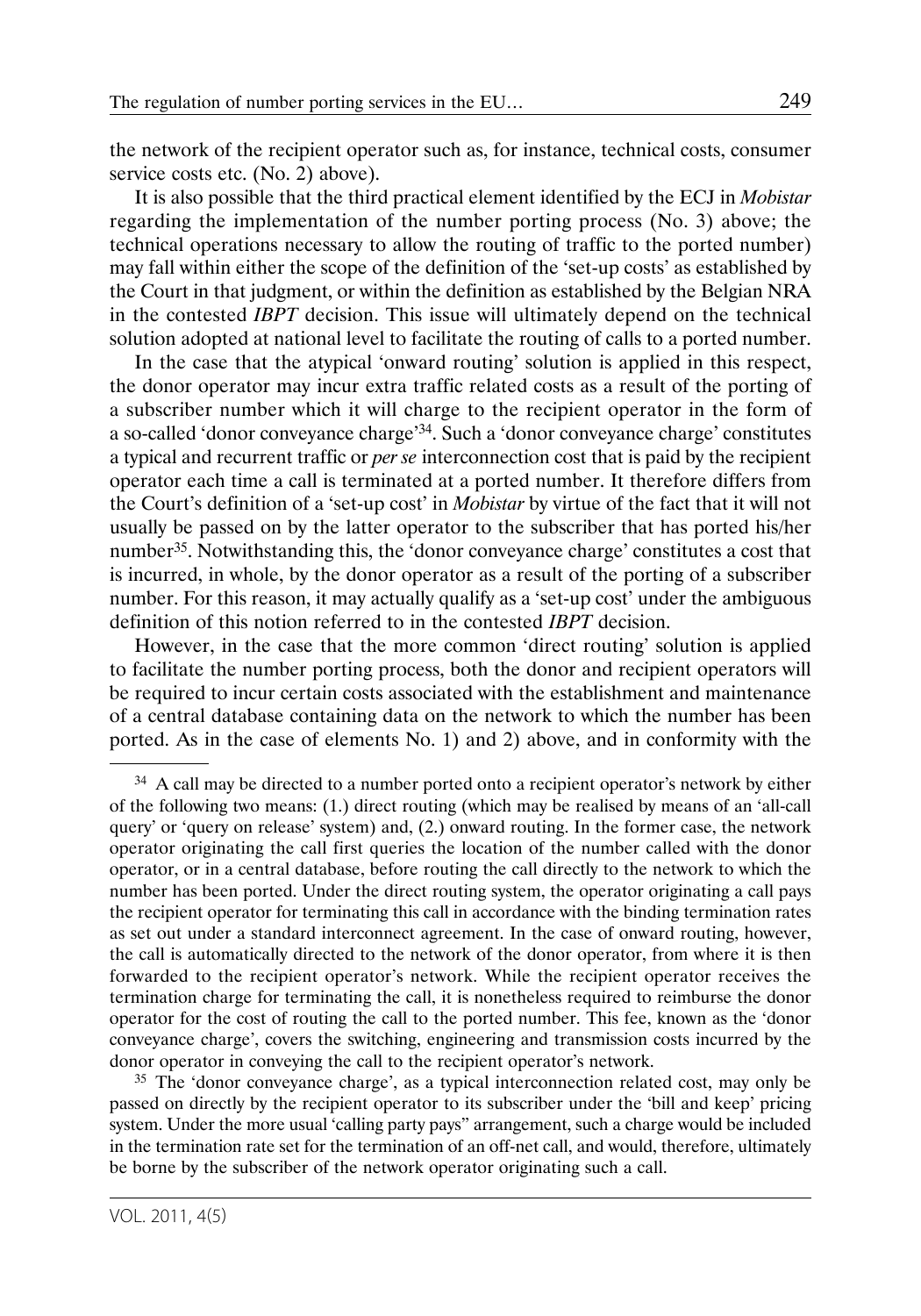definition of 'set-up costs' established by the ECJ in its *Mobistar* decision, the costs borne by the recipient operator in this respect may ultimately be passed on, either by direct or indirect means, to the subscriber that has ported his/her number. It is therefore apparent that the recipient operator's costs associated with the implementation and functioning of the 'direct routing' system may thus also fall within the scope of the 'set-up costs' as defined in *Mobistar*.

It is important to recall that the ECJ expressly acknowledges in its *PTC* ruling that the practical implementation of the number porting process by telecoms operators includes the precise three elements identified in the earlier *Mobistar* ruling36. Owing to the fact that the costs associated with the provision of at least two of these three elements (and possibly all three elements) may ultimately fall within the scope of the 'set-up costs', the costs referred to by the Court in *PTC* are thus, by implication, largely (or absolutely) synonymous to the 'set-up costs' as considered in *Mobistar*. This supposition is supported by the fact that the ECJ expressly acknowledges in *Mobistar* that the 'set-up costs' referred to in that judgment represent a large part of the costs that may ultimately be passed on to the subscriber by the recipient operator. It is important to remember in this regard that, while the ECJ decision in *Mobistar* relates exclusively to the recovery of the 'set-up costs' at wholesale level, that Court's ruling in *PTC* concerns the setting of customer number porting charges at retail level.

## *(ii) Reconciling the practical consequences of PTC with the principles as enunciated in Mobistar:*

The reference by the ECJ to the same set of costs in *PTC* as in *Mobistar* may seem an innocuous consequence of the fact that similar issues are essentially under consideration in both judgments. It must, nevertheless, be remembered that, owing to the expansive interpretation accorded by the Court in *Mobistar* to both the requirements of Article 30(2) and to the notion of "*set-up costs*", this ruling unequivocally requires that NRAs subject all tariffs for the costs recovered at wholesale level in the number porting process to a strict cost orientation obligation. At the same time, the Court's decision in *PTC* obliges NRAs to take the same costs into consideration when assessing the appropriateness of subscriber tariffs (thus implicitly acknowledging that such costs may equally be recovered at retail as well as wholesale level) $37$ , while simultaneously requiring that the subscriber fee for number porting services be set at a level which

<sup>36</sup> See: *Mobistar*, para. 24, and *PTC*, para. 16. The wording used in both paragraphs is exactly the same.

<sup>&</sup>lt;sup>37</sup> The fact that the costs incurred at wholesale level may potentially constitute an important element of the subscriber charge imposed at retail level is even acknowledged by the ECJ in both rulings. The Court in *PTC* recognises that the 'costs for interconnection' as referred to under Article 30(2) and the amount of the direct charge levied on the subscriber are, in principle, connected. It is expressly accepted in *Mobistar* that these wholesale costs must be fixed in such a way that subscribers are not dissuaded from number porting as required under Article 30(2). See: *PTC*, para. 22, and *Mobistar*, para. 37.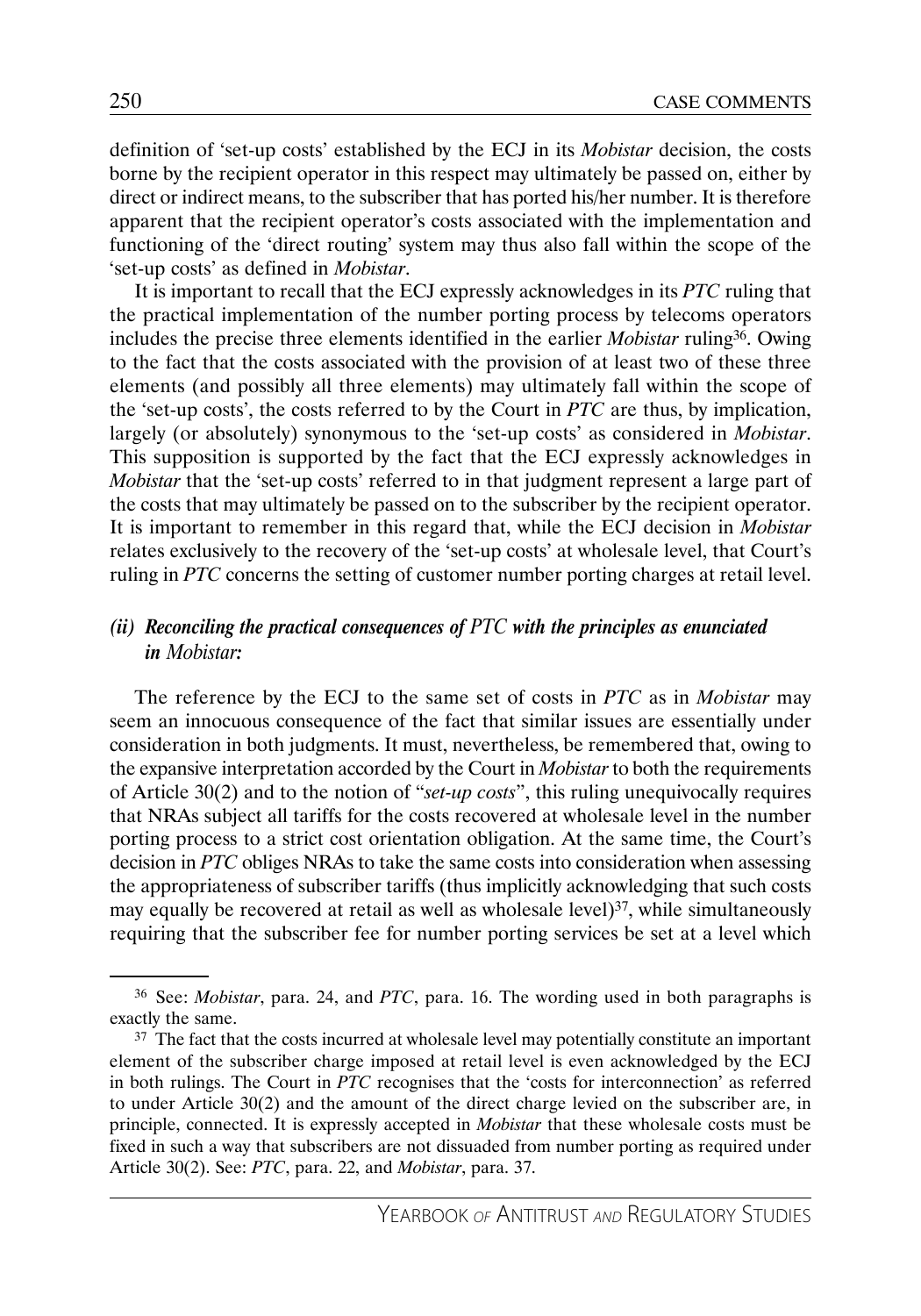*may* be below the actual costs incurred, if a higher fee is likely to dissuade users from availing of this facility38.

It is acknowledged that the ECJ clearly seeks to accord a literal interpretation to Article 30(2) in both judgments by setting out a harmonised regulatory approach to be adopted by NRAs with respect to the costing of number porting services. Nonetheless, it is argued that the practical consequences of the *PTC* ruling may be difficult to reconcile with the principles as enunciated in *Mobistar*. A clear regulatory anomaly arises if it is considered that, depending on whether or not the operator costs incurred in the number porting process are recovered at wholesale or retail level, the tariffs levied for these costs may or may not be subject to the principle of cost orientation. This issue becomes a direct problem considering that, in practice, no uniform model exists in the EU regarding the levying of tariffs for the porting of subscriber numbers. In certain MS (including Poland)<sup>39</sup>, national law precludes the setting of a direct retail tariff for the provision of number porting services, and costs are therefore only recovered at wholesale level by means of an inter-operator tariff. This is not the case in other MS, however, where the imposition of retail charges is still provided for under national regulation, and where operators may recover the costs borne in the number porting process at both wholesale and retail levels.

It is therefore submitted that the ECJ's judgment in *PTC* inadvertently risks placing operators who are required to recover some, or all, of their 'set-up costs' at retail level at a disadvantage *vis-à-vis* their competitors who are guaranteed a full return on these costs at wholesale level under the principles as enunciated in *Mobistar*. This issue becomes particularly problematic where, for example, a donor operator would levy a fee on a recipient operator at wholesale level for the 'set-up costs' incurred, which the latter would then seek to recover at retail level by setting a direct subscriber charge (as was the case under Belgian law prior to the *Mobistar* dispute). Following from the Court's reasoning in *PTC*, an NRA may, in such a scenario, require that the subscriber fee be set below the level of the costs actually incurred, if a higher charge would be likely to dissuade customers from using the number porting service. Importantly, and in accordance with the ECJ's rationale in this judgment, such a requirement would apply notwithstanding the fact that the recipient operator would, in accordance with the principles set out in the *Mobistar* judgment, be required to pay for these services 'in full' at wholesale level under the cost orientation principle. The same logic may also apply in the case where a donor operator recovers the 'set-up costs' incurred in the number porting process directly at retail level, rather than at wholesale level through the imposition of an inter-operator charge on the recipient operator. In the light of the *PTC* decision, such an operator would be at a disadvantage *vis-à-vis* a donor operator established in another MS if the latter can recover such costs at wholesale level from the recipient operator.

<sup>38</sup> *PTC*, pars. 26–27.

<sup>&</sup>lt;sup>39</sup> Article 71(3) of the Telecommunications Law has been amended to provide that number porting services be provided to subscribers free of charge.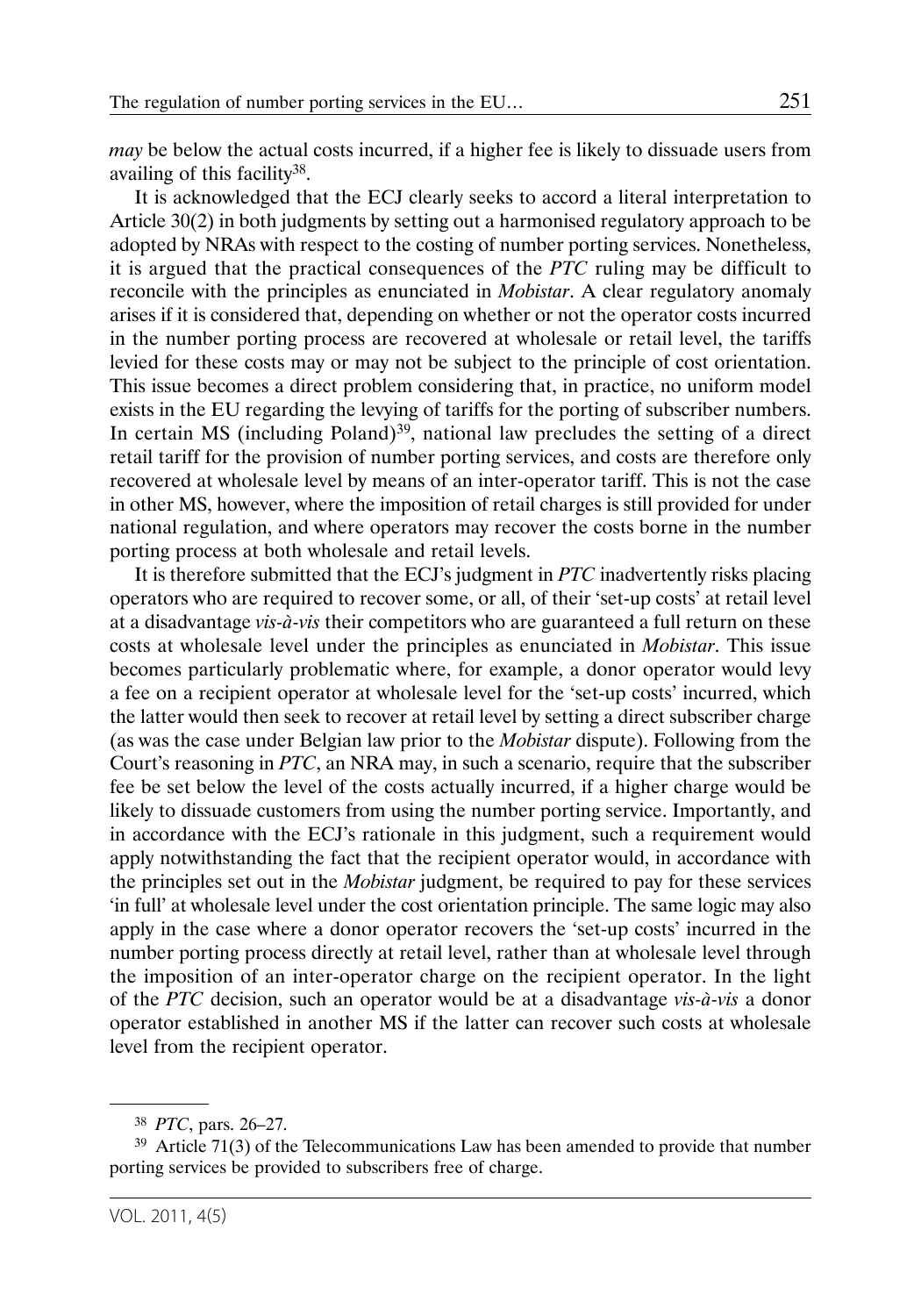The discordant application of the cost orientation principle therefore risks placing operators at a competitive disadvantage, not only *vis-à-vis* other undertakings established in the same MS (e.g. recipient versus donor operator), but also with regard to those established in other MS (e.g. under a particular regulatory framework, a donor operator from MS 'A' may be required to recover some, or all, of the costs incurred in implementing the number porting facility at retail level, while a donor operator in MS 'B' may be able to recover the same costs at wholesale level subject to the application of the cost orientation requirement).

#### **Conclusion**

Rather than mandating the implementation of one universal cost methodology that would apply to the setting of number porting charges at both wholesale and retail levels, Article 30(2) (prior to its amendment in 2009) only required that the wholesale interconnection costs that are incurred during the number porting process are subject to the principle of cost orientation. No provision is made for the application of a definite cost control methodology at retail level, and NRAs were (and still are) therefore guaranteed a certain measure of discretion when ensuring that retail charges do not constitute a 'disincentive' to subscribers to use a number porting service.

In *Mobistar*, the ECJ accorded an expansive interpretation to the notion of the 'set-up costs' incurred by an operator during the number porting process, while simultaneously confirming that such costs fall within the cost-orientation requirement of Article 30(2) of the Directive. The Court also identified three practical elements that make up the number porting process, each of which, it is argued, may actually constitute a so-called 'set-up cost' under the ECJ's lose understanding of this notion. Likewise, the Court in *PTC* acknowledged that the actual implementation of the number porting facility consists of the same three practical elements as identified in the earlier *Mobistar* decision, while simultaneously confirming that retail number porting charges must be set below the level of the costs actually incurred in providing this service in the case that the setting of a higher customer fee would risk dissuading end-users from availing of the number porting facility. It would therefore seem that, notwithstanding that each decision mandates the use of a different (and ultimately conflicting) standard for the recovery of costs at varying levels of the supply chain (i.e. wholesale/retail), the ECJ is inadvertently referring to the recovery of the same set of costs in both judgments.

In the light of the above, it is thus apparent that the Court's reasoning in both judgments may inexorably give rise to the implementation of discordant and irreconcilable regulatory practices at national level concerning the costing of number porting services. Considering the lack of a uniform practice at MS level regarding the levying of number porting charges, the implementation of divergent cost control methodologies in this manner is potentially dangerous, and may ultimately lead to the situation whereby potential competitors are subjected to inconsistent regulatory requirements. This risk is accentuated by the fact that the number of subscribers using the number porting facility is increasing significantly on a year to year basis, and the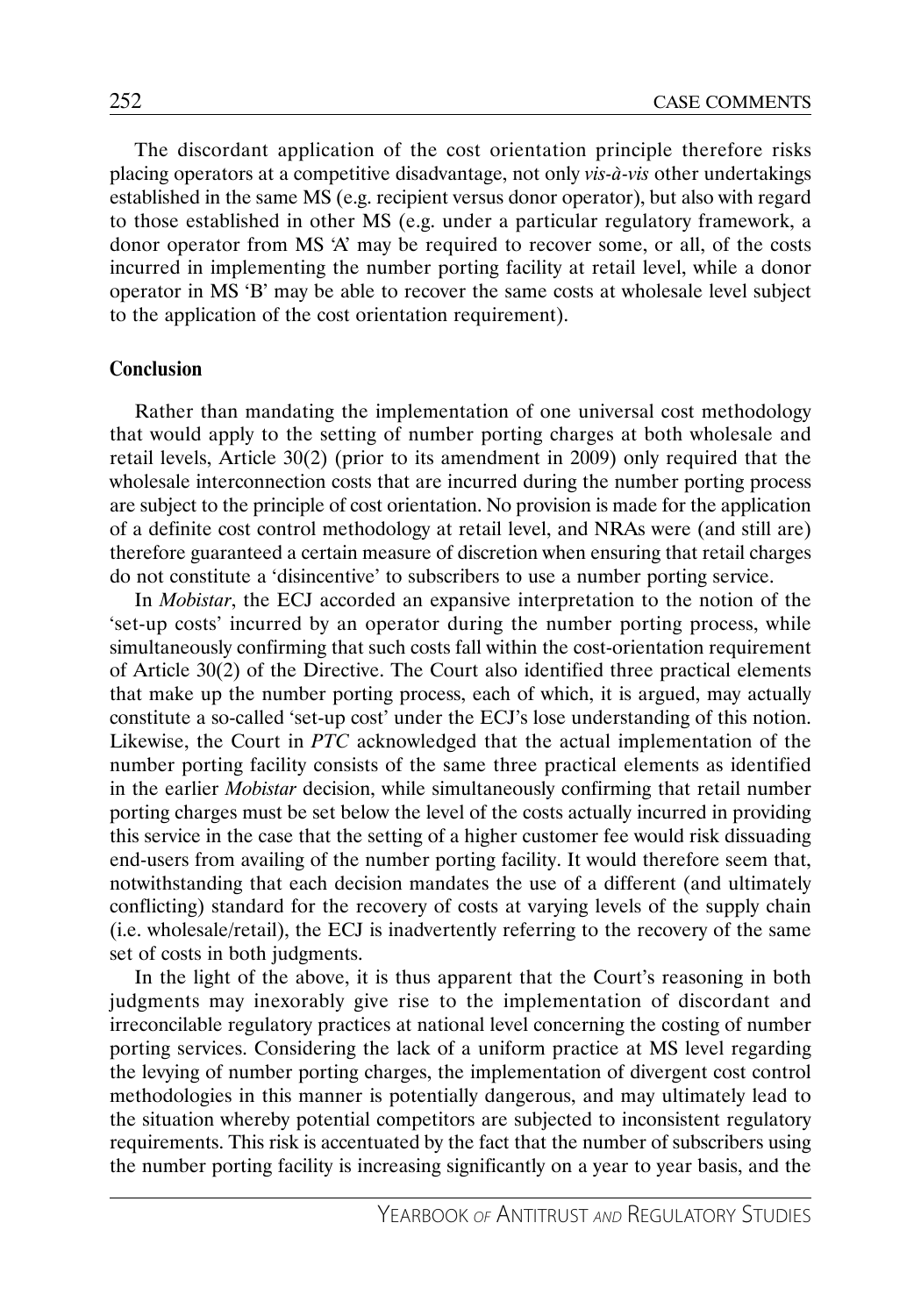provision of this service thus accounts for a growing part of the costs incurred by a telecoms operator on a national market $40$ .

It is, however, acknowledged that the above-described conundrum is not the result of an error of interpretation on the part of the ECJ, but is rather the result of a genuine attempt on the part of that Court to accord a literal interpretation to the requirements of Article 30(2) itself. In seeking to grant the NRAs maximum discretion when regulating retail charges (presumably in consideration of the diverse circumstances that characterise national markets), the EU legislator thus chose not to provide for the application of a uniform price control principle (in this case cost orientation) at retail as well as wholesale levels. It is submitted that, in so doing, it inadvertently facilitated the application of potentially conflicting regulatory requirements by both courts and NRAs towards the costing of number porting services in the EU<sup>41</sup>.

It is argued that the obligation to provide number porting services free of charge to subscribers does offer a potential solution. Importantly, as noted by Advocate General Bot in his opinion to the *PTC* case<sup>42</sup>, the universal availability of free number porting services would give customers the opportunity to reap the greatest benefit from the advantages presented by this facility<sup>43</sup>. As also noted by the Advocate General, such a solution would create a harmonised and uniform system across all MS for the

<sup>41</sup> It is interesting to note that the EU legislator chose to regulate the provision of the number porting facility under Chapter IV of the Directive (End-User Interest and Rights), rather than including it as a separate market susceptible to *ex-ante* regulation under the Commission Recommendation on Relevant Markets. Importantly, the range of complementary *ex-ante* regulatory tools available to an NRA under the market definition and analysis procedure, which may be applied in conjunction with the application of a price control remedy (transparency, cost accounting and price control obligations), is very wide. It is submitted that the definition of the number porting facility as a separate service market could therefore have facilitated the establishment of a more effective legal framework for the regulation of this service at national level than that provided for under Article 30(2).

42 See par. 72 of the Advocate General's Opinion.

43 Interestingly, Bühler, Dewenter and Haucap argue that an inefficient over-use of number porting services will occur if subscribers are not required to pay for this facility (this problem is generally known as the 'tragedy of the commons'). See: S. Bühler, R. Dewenter, J. Haucap, *Mobile Number Portability in Europe*, University of the Federal Armed Forces Hamburg (Dept. of economics), Discussion Paper No. 41, August 2005, pp. 7–8.

<sup>&</sup>lt;sup>40</sup> Moreover, and notwithstanding that this discussion goes beyond the scope of analysis of this paper, the choice by the ECJ in *PTC* to facilitate the decoupling of a number porting subscriber fee from the costs actually incurred when providing this service is also questionable. While constituting a departure from the regulatory principle of cost-orientation that is normally applied with respect to *ex-ante* price regulation on the EU electronic communications market (the Bottom-up Long Run Incremental Cost (BU-LRIC) model is clearly favoured by the Commission as the cost-orientated pricing methodology that should be applied on electronic communications markets in the EU), the requirement that NRAs, in certain circumstances, set retail subscriber fees below the level of the costs actually incurred in the number porting process may also be difficult to reconcile with the perceived right of a profit orientated economic undertaking operating in a market economy to (at least) recover the costs incurred when providing a particular product/service.